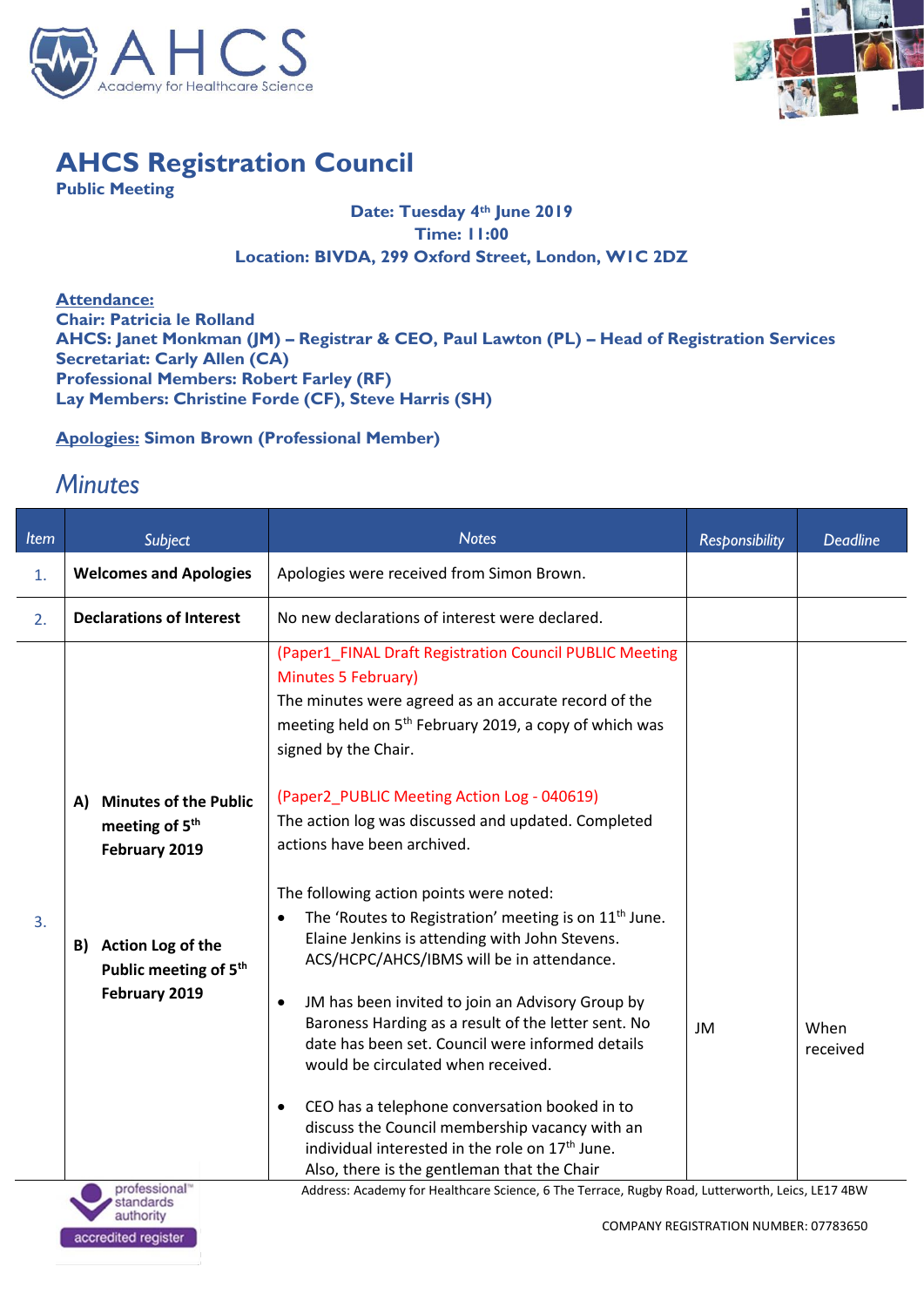



|    |                                                          | interviewed.                                                                                                                                                                                                                                                                                                                                                                                                                                                                                                                                                                                                                                                                                                                                                                                                                                                                                                                    |       |           |
|----|----------------------------------------------------------|---------------------------------------------------------------------------------------------------------------------------------------------------------------------------------------------------------------------------------------------------------------------------------------------------------------------------------------------------------------------------------------------------------------------------------------------------------------------------------------------------------------------------------------------------------------------------------------------------------------------------------------------------------------------------------------------------------------------------------------------------------------------------------------------------------------------------------------------------------------------------------------------------------------------------------|-------|-----------|
|    | <b>Chair's Report</b>                                    | The Chair provided the Council with a verbal update of                                                                                                                                                                                                                                                                                                                                                                                                                                                                                                                                                                                                                                                                                                                                                                                                                                                                          |       |           |
|    |                                                          | meetings and activities recently undertaken or attended.                                                                                                                                                                                                                                                                                                                                                                                                                                                                                                                                                                                                                                                                                                                                                                                                                                                                        |       |           |
|    |                                                          | The Chair advised that she had recently had a<br>constructive telephone conversation with Fiona O'Neill,<br>the NIHR lead. Fiona advised that the plan is for the<br>Clinical Research Practitioner Directory to move on to be<br>a Register. Fiona will be attending at the next Regulation<br>Board in September.<br>Accredited Registers Collaborative - This is a voluntary<br>twice-yearly meeting of all Accredited Registers.                                                                                                                                                                                                                                                                                                                                                                                                                                                                                            |       |           |
| 4. |                                                          | A new logo for the Collaborative has been agreed, as well<br>as a letter which Council members are invited to use as<br>communication to send out.<br>A Consensus statement is in place which gives more<br>information on the accredited registers and can be used<br>in any communications.<br>Action: An Accredited Registers Collaborative area is to<br>be on the website which will be used as a resource for all.<br>Chair to check if Fiona Fiorentino has added this to the<br>website.                                                                                                                                                                                                                                                                                                                                                                                                                                | Chair | June 2019 |
|    |                                                          | Kark Review - This has examined the 'NHS Fit and Proper<br>Person' test. QC Tom Kark was commissioned by the<br>Government to review the test.<br>The report summarises the history of patient death and<br>incidents in NHS Trusts in England and highlighted the<br>need for a more strengthened and structured test.<br>Dynamic and forward-looking Trusts follow it carefully<br>and carry out regular training and were happy for<br>additional structures and training to be put in place. On<br>the other side, Trusts where the management ethos is<br>poor, were not interested in the existing or heightened<br>FTPP.<br>The Government has accepted the first 2<br>recommendations - firstly, that the test must have<br>nationally published criteria and secondly, that there<br>must be a Directory. The remaining recommendations<br>have been sent for consideration by Baroness Harding's<br>Workforce Review. |       |           |
| 5. | <b>Academy Update and</b><br><b>Registration Matters</b> | The Chief Executive spoke to the Council, advising of<br>recent activities with the Academy.                                                                                                                                                                                                                                                                                                                                                                                                                                                                                                                                                                                                                                                                                                                                                                                                                                    |       |           |
|    | professional <sup>®</sup>                                | Address: Academy for Healthcare Science, 6 The Terrace, Rugby Road, Lutterworth, Leics, LE17 4BW                                                                                                                                                                                                                                                                                                                                                                                                                                                                                                                                                                                                                                                                                                                                                                                                                                |       |           |

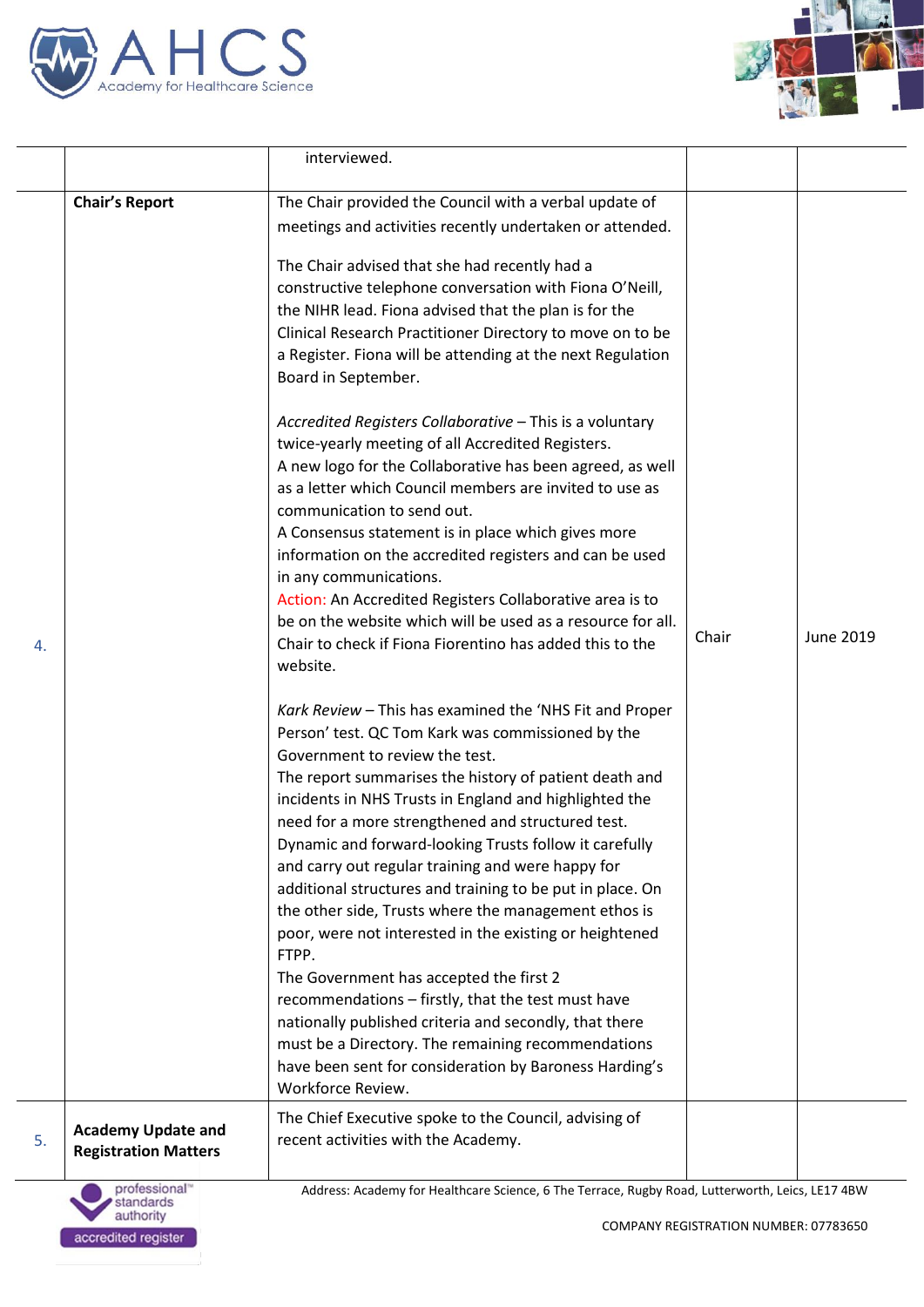





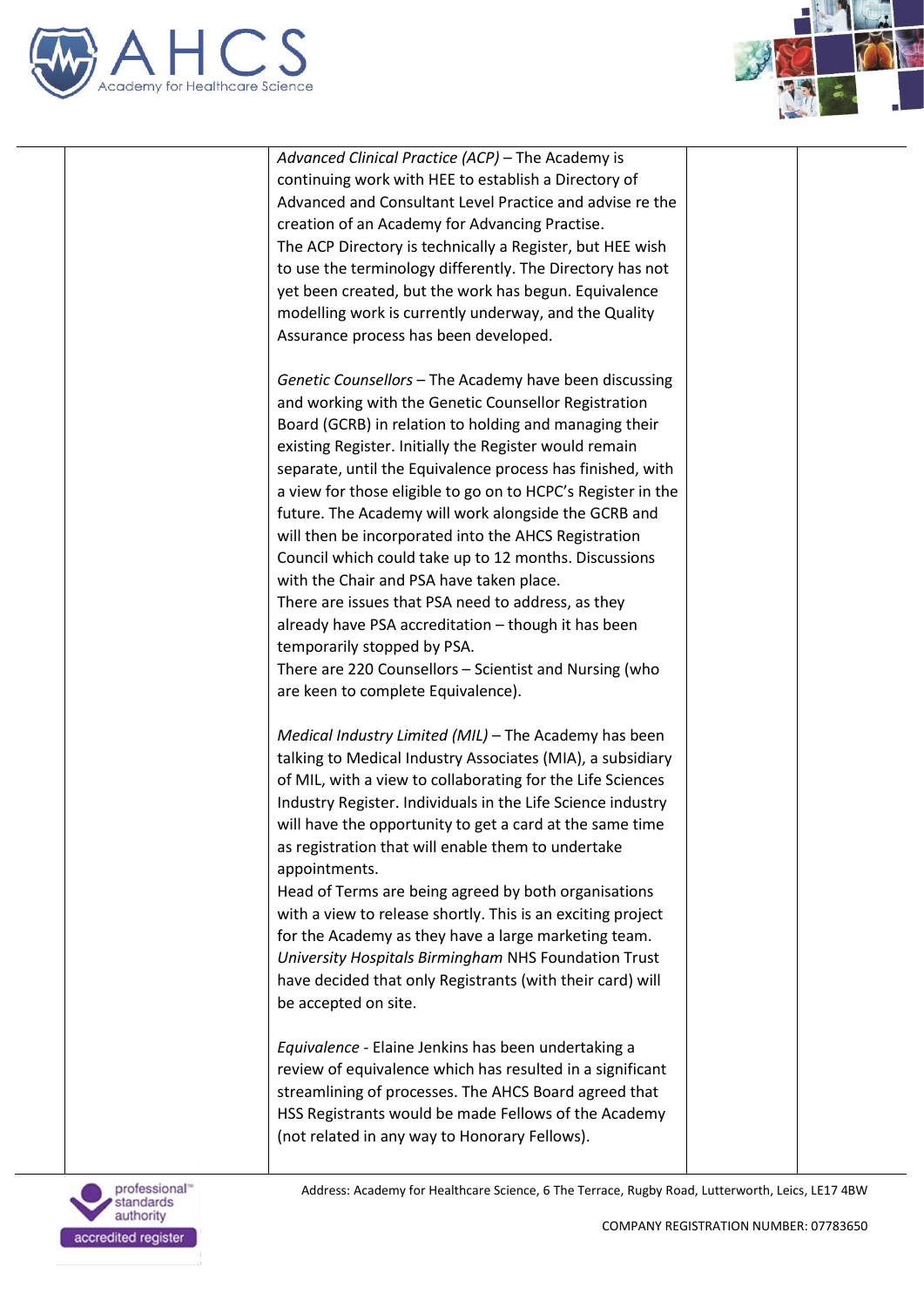



| Association of Anatomical Pathology Technology (AAPT) -<br>The Academy has developed an agreement with the<br>Association. AAPT will undertake Equivalence on behalf<br>of the Academy for PTP and the Academy will quality<br>assure.<br>The Professional Body will be offering their members a<br>significantly reduced Equivalence fee.<br>Elaine Jenkins is drafting an MOU and Guidelines in<br>relation to this new agreement with AAPT.<br>Action: Draft MOU and Guidelines document will be sent<br>to Council to comment on by 12.06.19. Council to<br>respond by 19.06.19. | CA/Council | 19.06.19 |
|--------------------------------------------------------------------------------------------------------------------------------------------------------------------------------------------------------------------------------------------------------------------------------------------------------------------------------------------------------------------------------------------------------------------------------------------------------------------------------------------------------------------------------------------------------------------------------------|------------|----------|
| Good Scientific Practice - Relevant to all Registers. The<br>Academy Board have requested the Chair to undertake a<br>review of the reporting mechanisms within the<br>Regulatory Framework, so information is shared more<br>efficiently and effectively. ETPSC makes decisions<br>relevant to the Registers and works closely with the<br>NSHCS. The level of such reporting and scrutiny needs to<br>be reflected in the Regulatory Framework after a year's<br>implementation. The review will be considered in<br>September.                                                    |            |          |
| Quality Assurance - There is a meeting with the<br>Manchester Academy for Healthcare Science Education<br>Group. Director of Quality is holding a meeting with them<br>and the School today.                                                                                                                                                                                                                                                                                                                                                                                         |            |          |
| Registrants - The figures across the Registers are<br>increasing. The Academy holds a Registration Governance<br>meeting every month. CEO advised of two new additional<br>Administrators at the Academy.                                                                                                                                                                                                                                                                                                                                                                            |            |          |
| CPD audit - This has recently been undertaken. The<br>Academy have been talking to various groups about the<br>evidence and numbers.<br>Head of Standard's experience will be helpful for<br>Registrants in putting their portfolio together.<br>The Academy will be reviewing the CPD Assessors, their<br>training and the expectations.<br>There is a need to ensure that Assessors are aware that<br>AHCS CPD requirements are not the same as those for<br>professional revalidation.                                                                                            |            |          |
|                                                                                                                                                                                                                                                                                                                                                                                                                                                                                                                                                                                      |            |          |

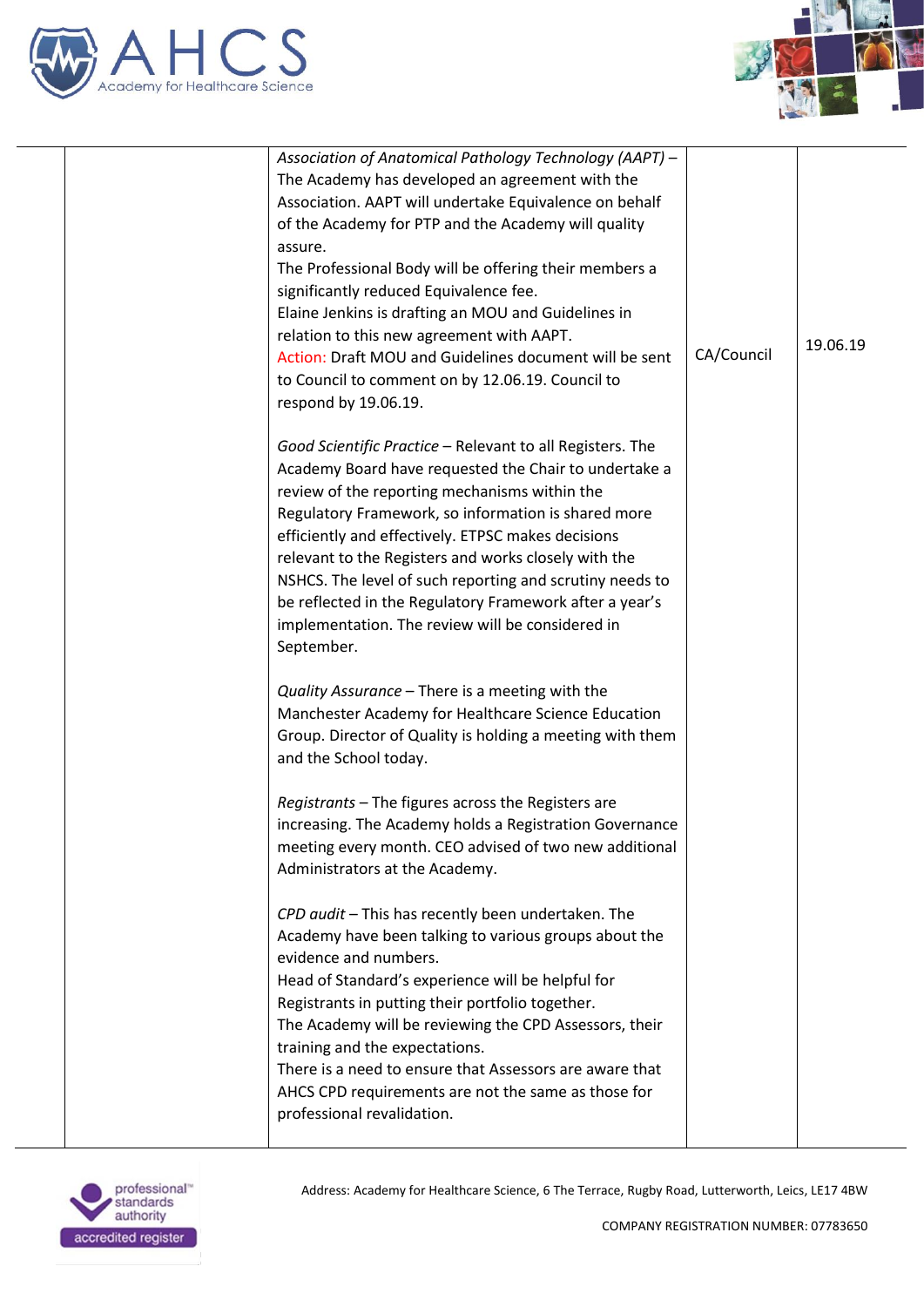



|    |                                            | Directories - A brief update was given, as the Directories             |           |                  |
|----|--------------------------------------------|------------------------------------------------------------------------|-----------|------------------|
|    |                                            | are overseen by the Regulation Board.                                  |           |                  |
|    |                                            | The Chief Executive and Head of Registration Services will             |           |                  |
|    |                                            | be attending an Information Governance meeting on 10 <sup>th</sup>     |           |                  |
|    |                                            | June to look at cyber security and insurance.                          |           |                  |
|    |                                            | The Register fees were recently reduced to £30 from £50                |           |                  |
|    |                                            | for Medical Illustrators, PTP and Clinical Physiologists.              |           |                  |
|    |                                            | There was an immediate increase in numbers.                            |           |                  |
|    |                                            | Directories remain at a £10 annual fee.                                |           |                  |
|    |                                            |                                                                        |           |                  |
|    |                                            | CF identified that having a good grasp of the overall                  |           |                  |
|    |                                            | available workforce population suitable for AHCS                       |           |                  |
|    |                                            | registration would be helpful.                                         |           |                  |
|    |                                            | The Council discussed that there are approximately                     |           |                  |
|    |                                            | 10,000 individuals that could potentially join the                     |           |                  |
|    |                                            | Academy's Registers.                                                   |           |                  |
|    |                                            | There is insufficient encouragement from the NHS to join               |           |                  |
|    |                                            | Registers.                                                             |           |                  |
|    |                                            | The Directory will enable the Academy to have contact                  |           |                  |
|    |                                            | with the trainees during their training, enabling individual           |           |                  |
|    |                                            | trainees to join the Register in the future.                           |           |                  |
|    |                                            | It could also act as a resource for the NHS and will                   |           |                  |
|    |                                            | provide clarity surrounding numbers of those going                     |           |                  |
|    |                                            | through. HSS training.                                                 |           |                  |
|    |                                            |                                                                        |           |                  |
|    | A Proposed Directory for                   | NSHCS has been holding the draft Rose Guide for                        |           |                  |
| 6. | <b>HSS Trainees</b>                        | employing HSS for several years, but it has not yet been<br>published. |           |                  |
|    |                                            | The guide was written in 2013 and has not yet been                     |           |                  |
|    |                                            | endorsed by the NSHCS or the four countries.                           |           |                  |
|    |                                            | Action: Registrar will be writing to the Head of School, to            | Registrar | <b>June 2019</b> |
|    |                                            | include this issue unless the Guide has been added to                  |           |                  |
|    |                                            | NHS Employers website.                                                 |           |                  |
|    |                                            |                                                                        |           |                  |
|    |                                            | The Council are supportive of the Directory and look                   |           |                  |
|    |                                            | forward to a report of progress at the next meeting.                   |           |                  |
| 7. |                                            | Annual Report 2018-2019                                                |           |                  |
|    | A) Annual Report                           | The report is still in draft format and will require further           |           |                  |
|    | <b>Registration Council</b><br>(2018/2019) | changes but has been streamlined since last year.                      |           |                  |
|    |                                            | Strategic Objectives will require alteration but have been             |           |                  |
|    | <b>B) Progress Plan for</b>                | put in 'bubbles' rather than text.                                     |           |                  |
|    | (2019/2020)                                |                                                                        |           |                  |
|    |                                            |                                                                        |           |                  |
|    |                                            |                                                                        |           |                  |